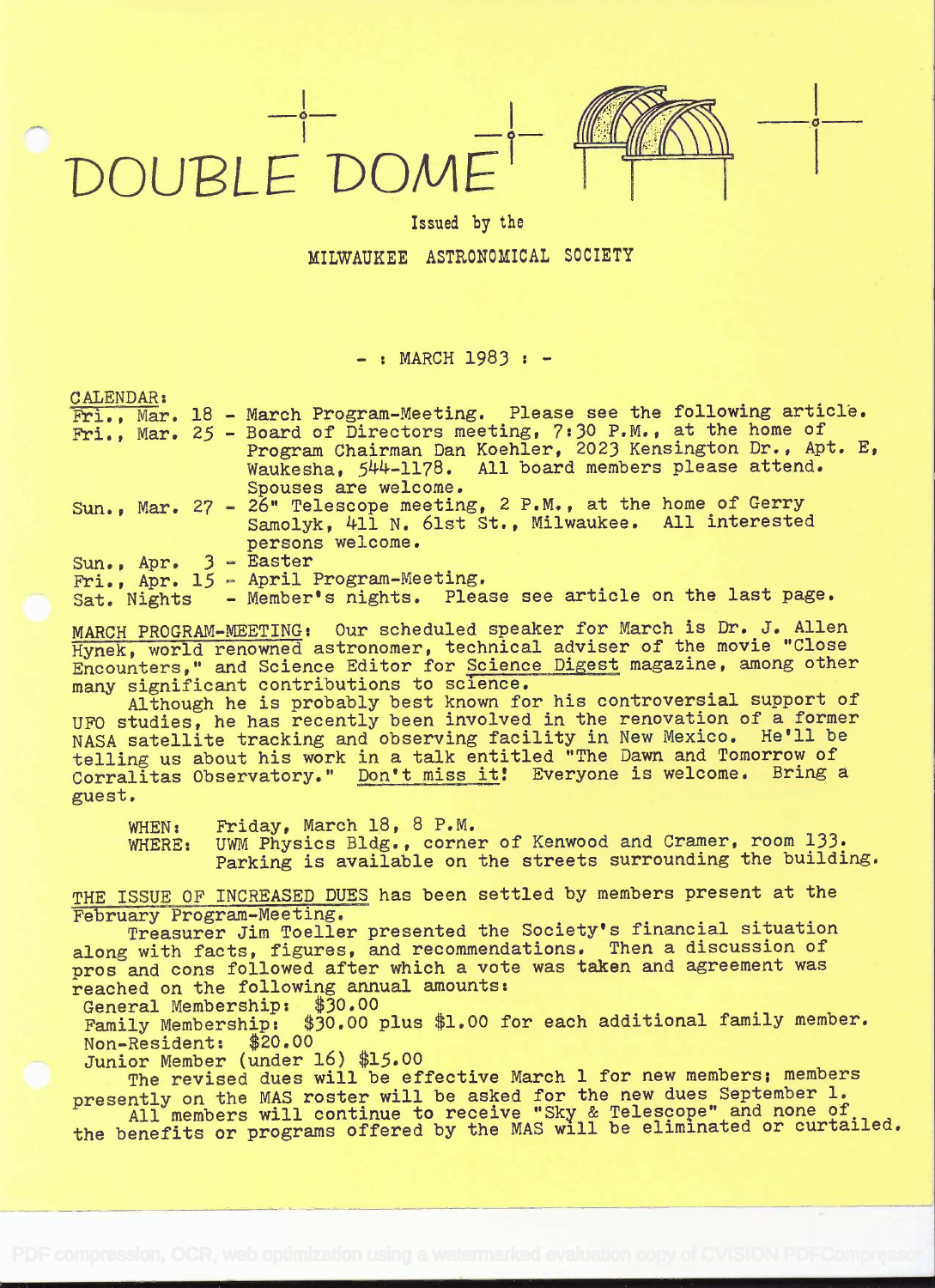JACKSONVILLE, FLORIDA will be the site of ALCON '83, the 37th Annual Convention of the Astronomical League; it will be hosted jointly by the North East Florida Ast. Society and the Ancient City Ast. Club. The theme will. be "Communicating Astronomy in the '80's." It will take place during July 26-30, Tuesday through Thursday, at the Sheraton at St. John's Place, one of Florida's finest hotels.

Some of the many attractions include:

- . Guest speakers.
- . Reading of papers.
- . Astrophoto contest.
- . Exhibits.
- . An astronomical goodies mart.
- . Tours to Kennedy Space Center, St. Augustine, EPCOT/Disney World.
- . Deep sea fishing.
- . Planetarium and observatory visits.
- . Food!

For complete information kit including forms please write the Astronomical League - Serai

37th National Convention

 $P.0.$  Box 546

St. Augustine, Florida 32084

Your "Double Dome" editor has a copy and can, perhaps, answer some of your questions. Call 933-3052.

WITH SYMPATHY: The Milwaukee Astronomical Society offers its belated condolences to the family of Mrs. Annie Laurie Buckstaff of Oshkosh, Wisconsin. Mrs. Buckstaff departed this earth in November of last year.

Annie Laurie was the widow of Ralph Buckstaff who was a Founder Member<br>the Society was organized over fifty years ago. It was he who later when the Society was organized over fifty years ago. donated the "B" or Buckstaff telescope to the MAS.

Both will be remembered as they remembered us over the many years.

OCCULTATION INFORMATION: In the upcoming weeks, we will be able to observe the following events:

- 1.) Sunday, March 20, 8:30 P.M. CST. Grazing occultation of 4.7 mag. Iota Tauri by 38% sunlit moon. Location - approx. 25 mi. south of the observatory. (Carpool?)
- 2.) Monday morning, April 4, 1:24 A.M. CST. Possible occultation of 10.5 mag. star by Pluto!! The star will momentarily blink out. Location the MAS observatory.
- 3.) Friday morning, April 29, 1:29 A.M. CDT. Grazing occultation of 2.9 mag. Eta Scorpii by 95% sunlit moon. Location - 6 mi. south of observatory.

Call 258-5626 for go-nogo information. More information and maps will be available at the March Program-Meeting.

MAY ELECTION MEETING: Each year, part of the May meeting is devoted to the election of a new governing body for the year.

This year, in addition to officers, there will be four openings for directors.

You may suggest someone or volunteer for one of these positions. More details next month.

MEET AND WELCOME NEW MEMBER William Dedrosian of Milwaukee.